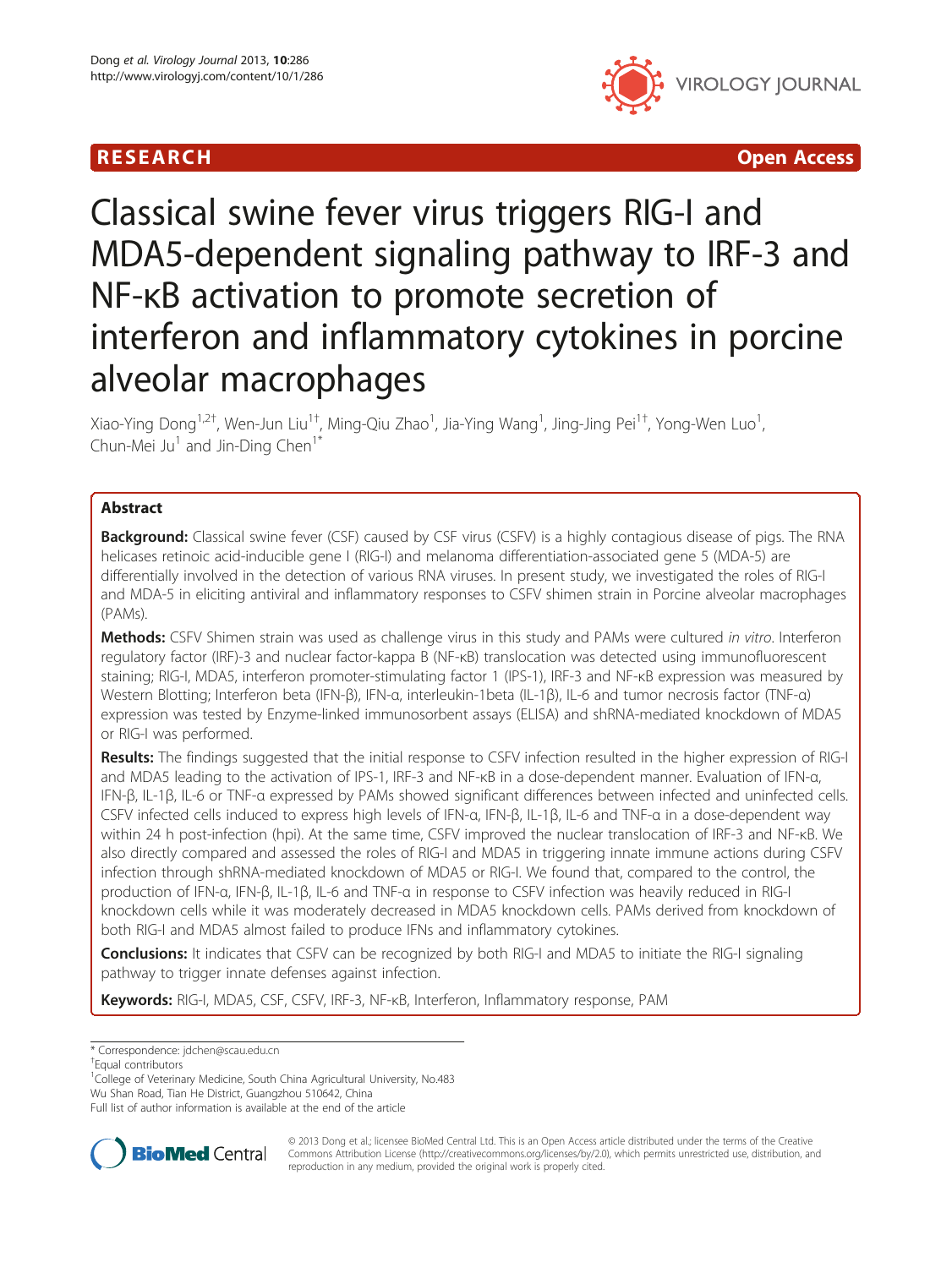# Background

Classical swine fever (CSF) caused by CSF virus (CSFV), is a highly contagious disease of swine that is characterized by fever, hemorrhage, leukopenia, abortion, and high mortality [\[1](#page-9-0)]. Acute and chronic forms of CSF can be distinguished based on virulence and host range phenotype. Infection with highly virulent CSFV strains leads to morality rates approaching 100%, whereas isolates of moderate to low virulence induce a prolonged chronic disease [[2\]](#page-9-0). The Shimen strain of CSFV, a highly virulent pathotype, produces a consistent clinical outcome in swine, providing a reliable method for studying viral mechanisms underlying virulence, pathogenesis, and virus–host interactions. Hence, we have used CSFV Shimen strain to study the response of PAMs upon the infection.

RIG-I, MDA5 and Laboratory of genetics and physiology 2 (LGP2) are the prototypical member of the RIG-I-like receptors (RLRs) family. Host recognition of viral infection through these Pattern recognition receptors (PRRs) normally initiate signaling pathways that can lead to the activation of transcription factors NF-kB and the IRF-3 and IRF-7 [[3](#page-9-0)], which often culminate in the induction of an array of antiviral cytokines, including type I IFN [[4](#page-9-0)-[6](#page-9-0)] and proinflammatory cytokines such as TNF, IL-6 and IL-8 [[7,8](#page-9-0)]. Studies have shown that over-expression of inflammatory cytokines considered responsible for the disorders observed during the course of the disease [[9\]](#page-9-0), and the rapid production of IFN- $\alpha/\beta$ are important for antiviral and autoimmune responses, leading to induced expression of hundreds of interferonstimulated genes (ISGs) whose products direct antiviral and immunomodulatory actions that can defense against viral infections [[10,11\]](#page-9-0). Therefore, the analysis of the signaling pathways that are involved in viral host defense is critical for the development of future therapeutic strategies.

Current studies have reported the roles of RIG-I and MDA5 in triggering innate defenses against RNA viruses [[12,13\]](#page-9-0). Using attenuated Thiverval strain and wild-type GXW-07 isolates, our previous study suggested that CSFV infection could suppress the maturation and modulate the functions of Monocyte-derived dendritic cells (Mo-DCs) [\[14](#page-9-0)], and it also demonstrated that CSFV had no effect on the NF-κB signaling pathway in vivo and in vitro [[15\]](#page-9-0). Although activity of NF-κB pathway have been investigated by our team, so far little is known as to how the signaling cascades linking RIG-I and/or MDA5 may be linked with IFNs induction and inflammatory cytokine expression. Therefore, in this study, we investigated the roles of RIG-I and MDA5 in CSFV infection in vitro and examined activities of IFNs and inflammatory cytokines in order to elucidate the mechanism of the virus infection in host, the results demonstrated

that both RIG-I and MDA5 were essential and sufficient for the activation of transcription factors IRF-3 and NF-κB which induced the normal antiviral and inflammatory responses to CSFV. So, the observed findings might help to explain the immunological and pathological changes characteristically associated with infection of pigs with CSFV Shimen strain, providing important information for better understanding a potential mechanism of CSFV Shimen strain infection.

# Results

# CSFV infection causes up-regulation of RIG-I, MDA5 and IPS-1 in Porcine alveolar macrophages

Following CSFV Shimen isolate challenge, Western blot analyses for the presence of RIG-1 and MDA5 associated with RIG-I signaling in PAMs were performed. The results were shown in Figure [1](#page-2-0). Compared to the control, a higher expression of MDA5 (Figure [1A](#page-2-0)) and RIG-I (Figure [1](#page-2-0)B) was appeared in CSFV infected PAMs at 24 hpi, and the effect was dose dependent. The level of βactin did not alter so much in all conditions, indicating no significant difference among the respective samples. Our results suggested that the CSFV infection could upregulate the expression of RIG-I and MDA5.

To further determine whether RIG-I or MDA5 is functional to activate the RIG-I signaling pathway to trigger its downstream in CSFV-infected PAMs, we have investigated the expression of IPS-1, a critical downstream effector molecule in RIG-I signaling. As shown in Figure [1C](#page-2-0), uninfected cells constitutively express low levels of IPS-1 but CSFV challenge significantly elevates IPS-1 expression at any MOI used. It shows that CSFV infection could activate the RIG-I signaling pathway to trigger the production of IPS-1.

# CSFV infection improves secretion of IFNs and inflammatory cytokines at different MOIs in Porcine alveolar macrophages

At 24 hpi, we further examined the impact of CSFV replication on endogenous antiviral and inflammatory cytokines using ELISA. PAMs were mock infected or infected with CSFV at MOI of 0.1, 0.5, 1 and 3, and poly (I:C) was used as a positive control. ELISA analysis was performed to determine the secretion of IFN-α, IFN-β, IL-1β, IL-6 and TNF-α, the results were shown in Figure [2.](#page-2-0) It demonstrated that, as a positive control, 100 μg /ml poly(I:C) could significantly stimulate the secretion of IFN-α, IFN-β, IL-1β, IL-6 and TNF-α. Furthermore, compared to the negative control (uninfected cells), CSFV at MOI of 0.1, 0.5, 1 or 3 could promote IFN-α (Figure [2A](#page-2-0)), IFN-β (Figure [2B](#page-2-0)), IL-1β (Figure [2C](#page-2-0)), IL-6 (Figure [2D](#page-2-0)) secretion heavily, and the effect was dose-dependent. The amount of TNF-α protein in culture supernatants of infected cultures harvested at 24 h incubation (Figure [2E](#page-2-0)).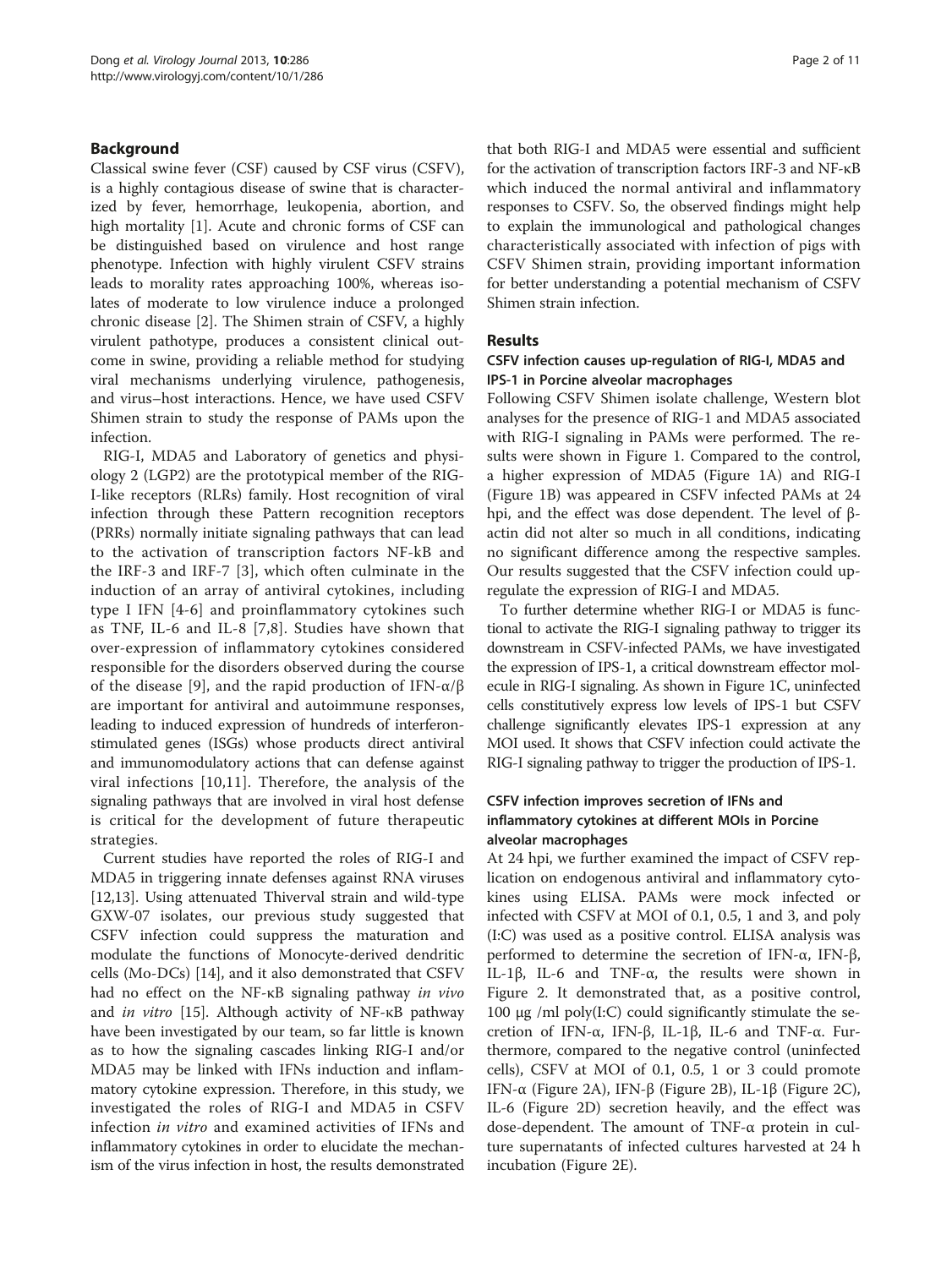<span id="page-2-0"></span>



# CSFV infection promotes expression and nuclear translocation of IRF-3

We analyzed IRF-3 protein levels in CSFV infected PAMs by Western Blotting at 24 hpi. We found that



representative experiment. Data is expressed as mean ± SD. An asterisk indicates a statistically significant difference from uninfected

cells,  $*$   $P < 0.05$  and  $*$   $*$   $P < 0.01$ .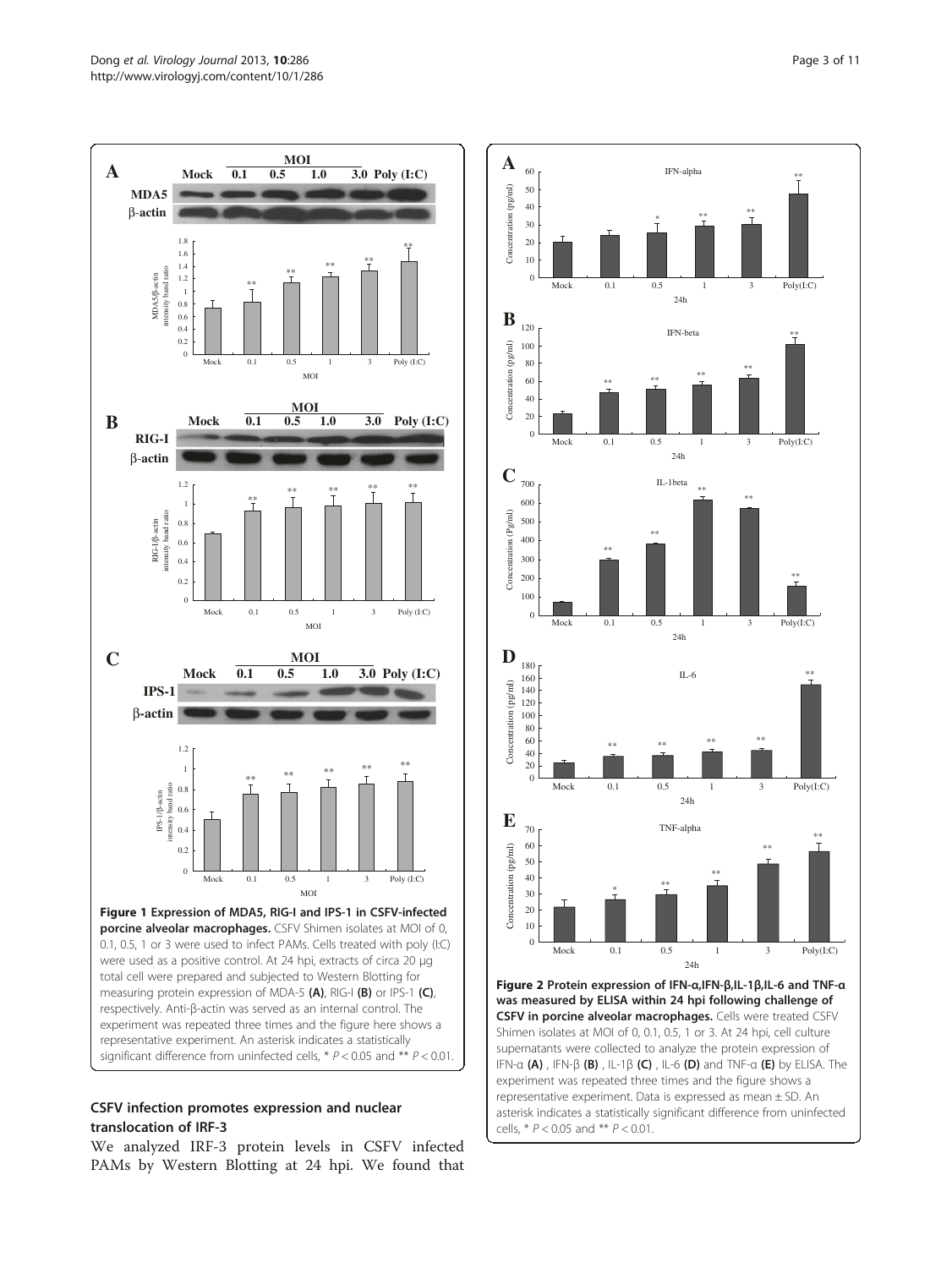<span id="page-3-0"></span>IRF-3 protein was low in uninfected PAMs, but was significantly induced by CSFV infection (Figure 3A). The cellular localization of IRF-3 was also investigated in PAMs using immunofluorescent staining. As illustrated in Figure 3B, the localization of IRF-3 (red) was predominantly located in the cytoplasm in mock treated PAMs (Figure 3B, top panel). Conversely, the observation of nuclear staining of DAPI (blue) showed that IRF-3 was predominantly located in the nucleus in poly (I:C) stimulated cells at 24 hpi (Figure 3B, lower panel). In CSFV-infected cells, virus infection robustly induced IRF3 nuclear translocation (Figure 3B, middle panel). The results above indicate that infection with CSFV induces IRF-3 activation in PAMs.

#### CSFV infection leads to activation of NF-κB/p65 in Porcine alveolar macrophages

Protein expression and cellular localization of NF-κB were investigated in CSFV-infected PAMs, the results were shown in Figure [4](#page-4-0). Western Blot analysis showed that CSFV could stimulate the expression of NF-κB protein in a dose-dependent manner. Notably, CSFVinduced NF-κB expression in PAMs became markedly augmented at MOI of 0.1 after infection and remained elevated at MOI of 3 (Figure [4A](#page-4-0)).

In control experiments, uninfected cells failed to signal NF-κB nuclear translocation, showing typical cytoplasmic staining of NF-κB (Figure [4](#page-4-0)B, top panel). However,

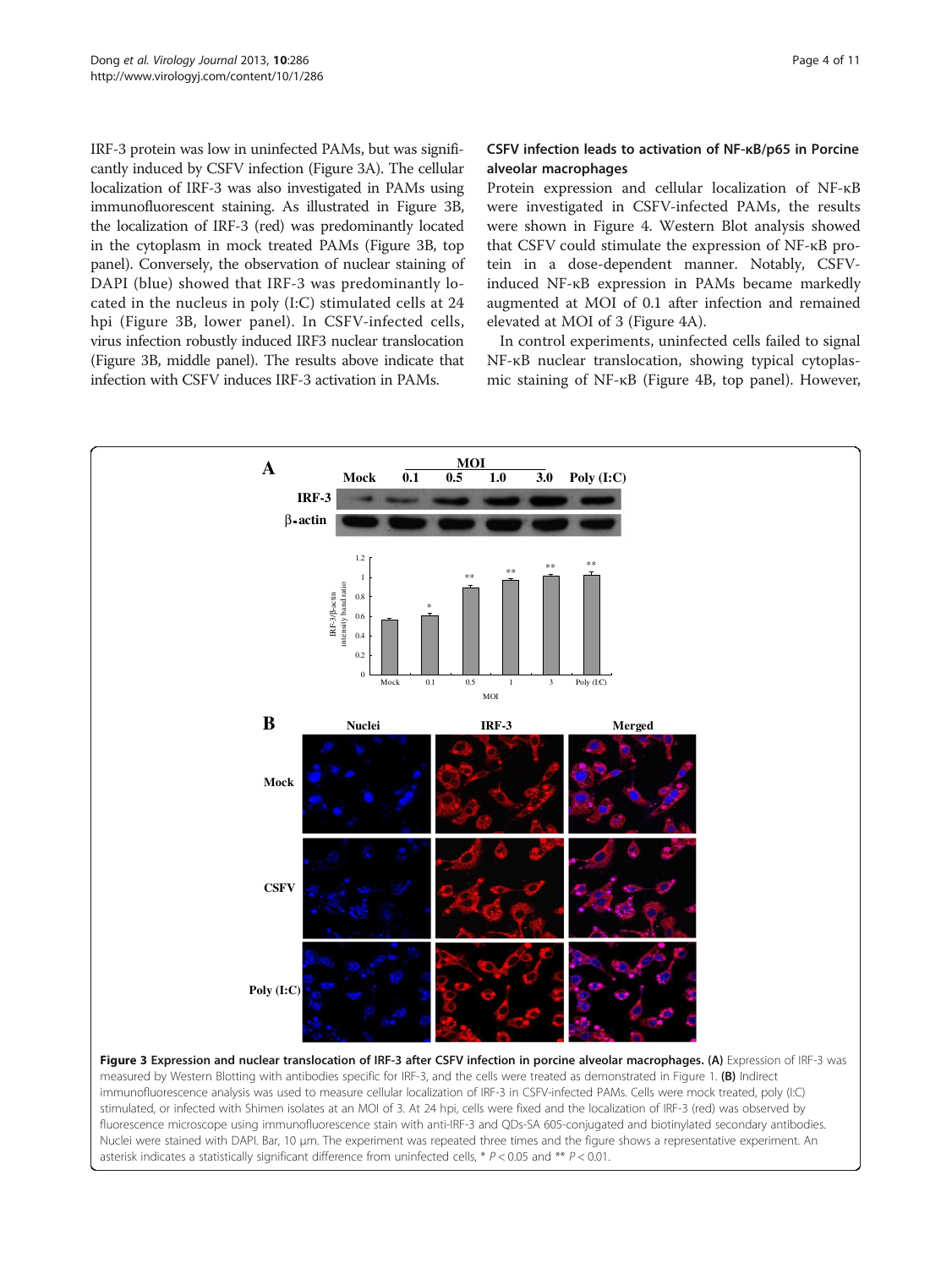NF-κB nuclear accumulation in a high frequency (Figure 4B, middle panel). Additionally, nuclear accumulation of NF-κB occurred within a larger frequency when cells were stimulated by poly (I:C) for 24 h (Figure 4B, lower panel). The results above indicate that infection with CSFV generates an effective signal for NF-κB nuclear translocation.

# Both RIG-I and MDA5 are required for CSFV-induced secretion of IFNs and inflammatory cytokines following CSFV infection in Porcine alveolar macrophages

To further determine the individual roles of MDA5 and RIG-I in the production of IFNs and inflammatory cytokines after CSFV infection, we established PAMs

constitutively expressing shRNA targeting MDA5 and/or RIG-I. As shown in Figure [5](#page-5-0)A, following RIG-I or/and MDA5 inhibition, expression of MDA5 and RIG-I was significantly decreased. As illustrated in the section above, CSFV infection robustly induced secretion of IFNs and inflammatory cytokines at different time points in PAMs. However, the induction of IFNs and inflammatory cytokines was inhibited by knockdown of either RIG-I or MDA5 or a combine of RIG-I and MDA5. Secretion of IFN-α, IFN-β, IL-1β, IL-6 and TNF-α in response to CSFV infection was strongly reduced in RIG-I knockdown cells while it was moderately decreased in MDA5 knockdown cells. PAMs derived from knockdown of both RIG-I and MDA5 almost failed to produce IFNs and inflammatory

<span id="page-4-0"></span>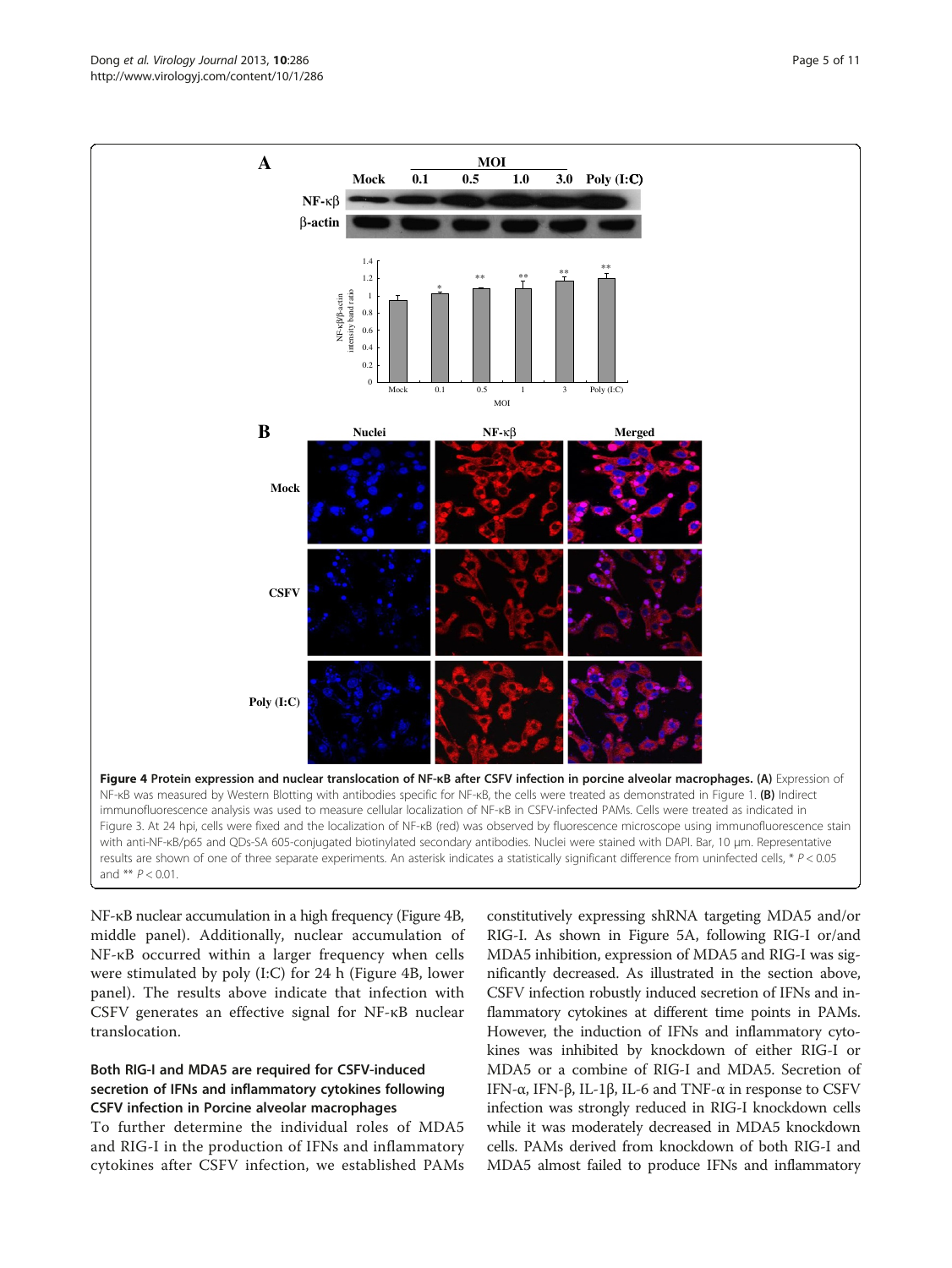<span id="page-5-0"></span>

cytokines (Figure 5B). Together, these results show that CSFV-induced IFN and inflammatory cytokine activation is dependent on the functional integrity of upstream signaling of both RIG-I and MDA5, and the effect of RIG-I is more significant.

# **Discussion**

Classical swine fever (CSF) caused by CSF virus (CSFV) leads to severe economic losses in pig industry especially in developing countries, many researchers have been involved in its investigations, hoping to find a better and common strategy to control its outbreaks. However, its mechanism of pathogenesis is still uncertain. Therefore, our study was conducted to explore the responses of PAMs to CSFV Shimen strain infection, for elucidating the mechanism of CSFV infection in a subtle way. Eventually, the findings found that, through binding to both RIG-I and MDA5, CSFV could activate the RIG-I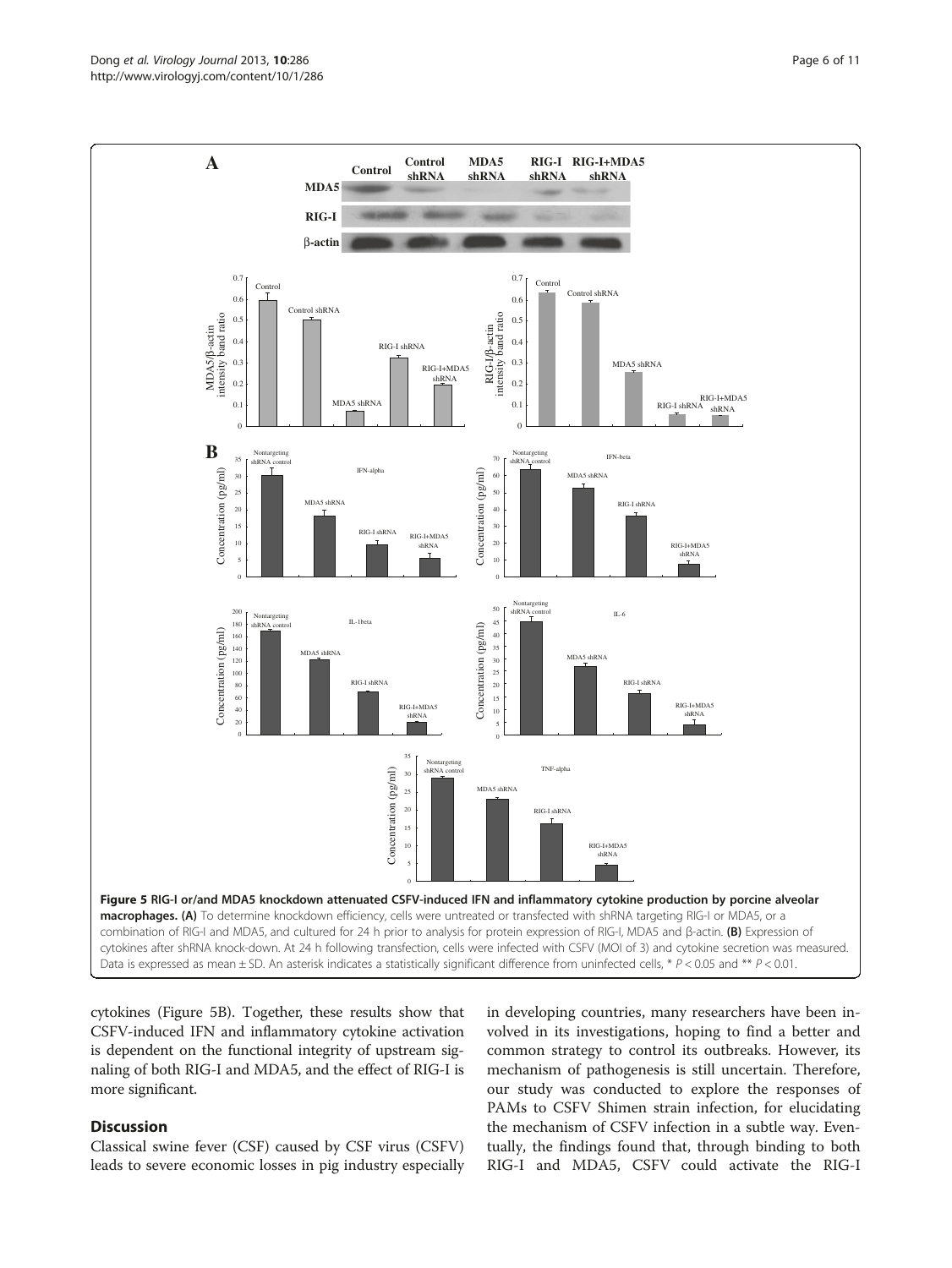signaling pathway to induce the activation of the nuclear translocation of IRF-3 and NF-κB that leaded to the production of antiviral and inflammatory cytokines.

Previous studies have shown that, although RIG-I and MDA-5 show structural similarity, they have differential roles in the recognition of different viruses. MDA5 appears to be important for sensing infections by positive strand RNA viruses such as encephalomyocarditis virus (EMCV) and poliovirus [\[8,16](#page-9-0)]. RIG-I is essential for the detection of a range of negative strand RNA viruses, including Sendai virus, influenza A virus, respiratory syncytial virus (RSV), vesicular stomatitis virus(VSV), Ebolavirus and hepatitis C virus (HCV) [[13,17](#page-9-0)], as well as some positive strand viruses such as the flaviviruses [[18](#page-9-0)]. Interestingly, RIG-I and MDA5 both contribute to the recognition of dengue virus type 2 [\[19\]](#page-9-0) and Measles virus (MV) [\[20](#page-9-0)]. Kato et al. (2006) proved that mouse fibroblasts and cDCs lacking RIG-I are defective in the production of type I IFNs and inflammatory cytokines in response to various RNA viruses [\[13\]](#page-9-0). CSFV is sensed by MDA-5, RIG-I and TLR3 [[21](#page-9-0)]. In this study, we also found that CSFV could induce a higher expression of RIG-I and MDA5, and the absence of RIG-I and/or MDA5 decreased the IFN and inflammatory cytokine production, suggesting that both RIG-I and MDA5 were involved in the recognition of CSFV Shimen strain, and the effect of RIG-I was more significant.

Following recognition of viral RNA, RIG-I and MDA5 undergo conformational changes for signal propagation to activate downstream [[16](#page-9-0)]. Signaling by MDA5 or RIG-I occurs through homotypic caspase activation and recruitment domain (CARD) interactions with IPS-1 adaptor protein [\[22](#page-9-0)-[25\]](#page-9-0), which recruits RIG-I and MDA5 to the outer membrane of the mitochondria as part of a macromolecular signaling complex that serves to activate downstream IRF, NF-κB and other transcription factors [\[12,16\]](#page-9-0). IRF-3 and NF-κB act as molecular sensors that respond to a wide variety of changes in the environment, including those caused by viral infection [[26-28](#page-9-0)]. IRF-3 is a cytoplasmic protein in its inactive state, and the stimuli can promote it to accumulate in the nucleus, where it participates in initial IFN- $\alpha$ /β and IFN-stimulated gene expression [[29](#page-9-0),[30](#page-9-0)]. Importantly, previous studies demonstrate that IRF3 is also important for TNF expression [\[31](#page-9-0)-[34\]](#page-10-0). NF-κB belongs to a conserved family of proteins that form multiple homo- and heterodimers with transcriptional activity [[35\]](#page-10-0). In most cell types, NF-κB dimers are retained in the cytoplasm by their interaction with specific inhibitors known as IκBs. After the degradation of the IκB subunit, NF-κB is then released and translocates to the nucleus, activating the transcription of genes involved in innate and adaptive immunity [[36](#page-10-0)]. Therefore, IRF-3 and NF-κB are two important factors for inducing antiviral and inflammatory

responses. The results of previous studies showed that N (pro) protein in pestiviruses appeared to be essential for the virus-mediated degradation of IRF-3 by proteasomes and thus prevented IRF-3 from activating transcription from the IFN-beta promoter [\[37\]](#page-10-0). CSFV has evolved to prevent type I IFN sensitization in infected cells requiring both regulated dsRNA levels and the presence of viral Npro [\[38,39\]](#page-10-0). However, in another study, N(pro) was not degraded as a direct consequence of its ability to interact with IRF-3 or to target IRF-3 for proteasomal degradation [[40](#page-10-0)]. Furthermore, CSFV N(pro) was capable of manipulating the function of IRF-7 in plasmacytoid DC [\[41](#page-10-0)]. In our previous studies, we ever demonstrated that attenuated Thiverval strain and wild-type GXW-07 isolates had no effect on the NF-κB signaling pathway [[14\]](#page-9-0). Moreover, in present study we found that high virulent CSFV Shimen strain could activate the IRF-3 and NF-κB signaling pathway. So, we suppose the activation of macrophages via the RIG-I pathway and the resulting cytokine production contribute to the strong pathology induced by this strain.

Signaling induced by virus could trigger type I IFN production and proinflammatory cytokine expression to orchestrate the immune response against the pathogen [[16\]](#page-9-0). Type I IFN, including multiple forms of IFN-α and single forms of IFN-b, IFN-u, etc., play central roles in antiviral responses [[16\]](#page-9-0) and also involved in the modulation of inflammation [[42](#page-10-0)]. Inflammation is a protective response by the body to ensure removal of detrimental stimuli, as well as a healing process for repairing damaged tissue. Moderate inflammatory responses are advantaged to the damaged tissues to repair, and also critical for the pathogenesis of autoimmune diseases [[43\]](#page-10-0). Recent studies have demonstrated that the highly active proinflammatory cytokine IL-1β is essential in antiviral host defense. Despite its essential role in host defense, high levels of IL-1β are also responsible for unwanted effects like fever, vasodilatation, hypotension or acute lung injury by fluid accumulation in response to viral infection [\[9\]](#page-9-0). TNF-a, IL-1a and IL-6 are three proinflammatory cytokines that form part of a complex defence network that protects the host against inflammatory agents, microbial invasion and injury [[44\]](#page-10-0). However, overproduction or aberrant regulation of these cytokines may harm the host, by inducing tissue injury or alteration of the immune system [[44\]](#page-10-0). As previously reported, CSFV infected macrophages and monocytes during acute infection, and macrophages sustained in vivo replication of CSFV [\[45,46](#page-10-0)]. Pigs were inoculated with CSFV and euthanized at 3, 5, 7, and 10 days postinoculation. An increase in TNF-α mRNA expression was detected in CSFV-infected lymph nodes, and TNF-α protein was detected in lymph nodes by immunohistochemistry [[47](#page-10-0)]. As indicated in the results, the production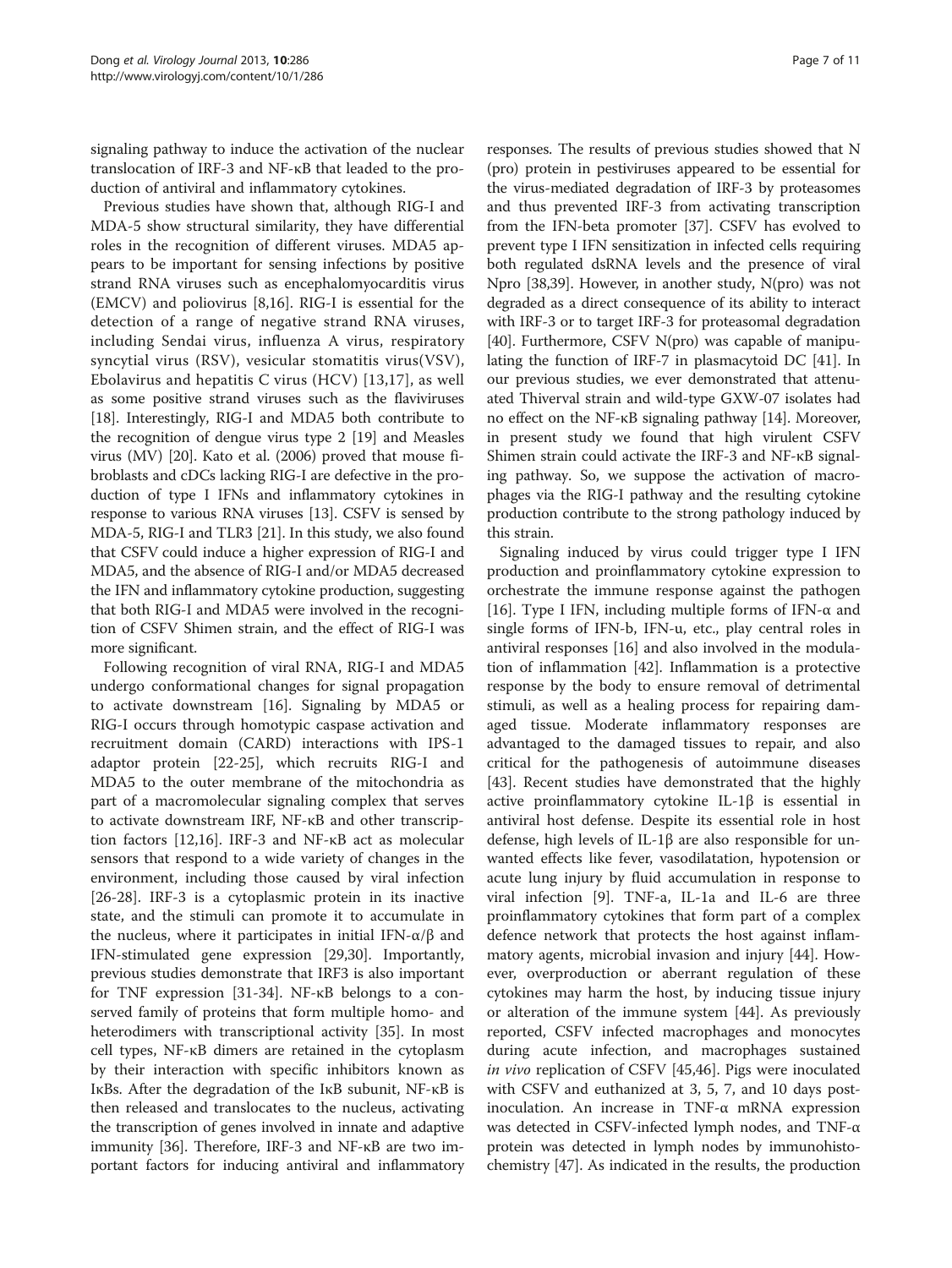of IFN-α, IFN-β, IL-1β, IL-6 and TNF-α of PAMs is improved highly after CSFV Shimen strain infection, supposing the cells might use this way to defense the virus infection and to protect the host from harm.

#### Conclusions

In summary, as illustrated in Figure 6, we identify that, in CSFV-infected PAMs, MDA5 and RIG-I are both involved in virus recognition to activate the RIG-I signaling pathway for the activation of IRF-3 and NF-κB which are essential to induce the production of antiviral and proinflammatory cytokines. Understanding the role of the RIG-I signaling pathway following CSFV Shimen strain infection would contribute the important information to the molecular pathogenesis of this virus infection.

#### Materials and methods

# Cells and virus

Porcine alveolar macrophage (PAM) cell line, were preserved and propagated in our laboratory (Laboratory of Microbiology and Immunology, College of Veterinary, South China Agricultural University). The cells were maintained in RPMI 1640 supplemented with 10% (vol/vol) fetal bovine serum (FBS), penicillin (100 units/ml), and

streptomycin (100 mg/ml). All cells were cultured at 37°C in a humidified 5% CO2 incubator. CSFV Shimen strain used in this study was originally obtained from the blood of a pig with naturally occurring CSF and propagated on PK-15 cells. Virus titres were determined and calculated as described previously [[48](#page-10-0)].

# Short hairpin RNA (shRNA)-Mediated RIG-I and/or MDA5 Knockdown

RIG-I (EU126659.1) or MDA5 (EU006039.1) knockout PAMs were generated by infecting pLLU2G-shRNA that expressed a RIG-1 or MDA5-targeting set of short hairpin RNAs (shRNAs). Briefly, PAMs were transfected using Lip2000 transfer reagent (Introgen, USA) with 50 ng nontargeting control, MDA5 or RIG-I shRNA plasmid or a combination of MDA5 and RIG-I shRNA plasmid according to the manufacturer's recommendations. Antibiotic-free media was replaced with complete media at 6 h following transfection. At 24 h after transfection, cultured cells were infected with CSFV at a multiplicity of infection (MOI) of 3. Then at 24 hpi, whole cell lysates were collected for Western blot analyses to confirm RIG-I or MDA5 expression knockdown, and cell supernatants were collected for analyzing the



promote the production of antiviral and inflammatory cytokines in porcine alveolar macrophages. Detection of CSFV Shimen strain by RIG-I and MDA5 activated a cascade of changes that lead to the higher protein expression of IPS-1, stimulated the nuclei accumulation of IRF-3 and NF-κB. As a result of such activation, antiviral factors IFN-α and IFN-β were apparently promoted, and inflammatory cytokines such as TNF-α, IL-6 and IL-β were heavily enhanced in PAMs following CSFV Shimen strain infection. Ablation of RIG-I and/or using shRNA resulted in negative modulation of the secretion of antiviral and inflammatory cytokines. ↑- up-regulation.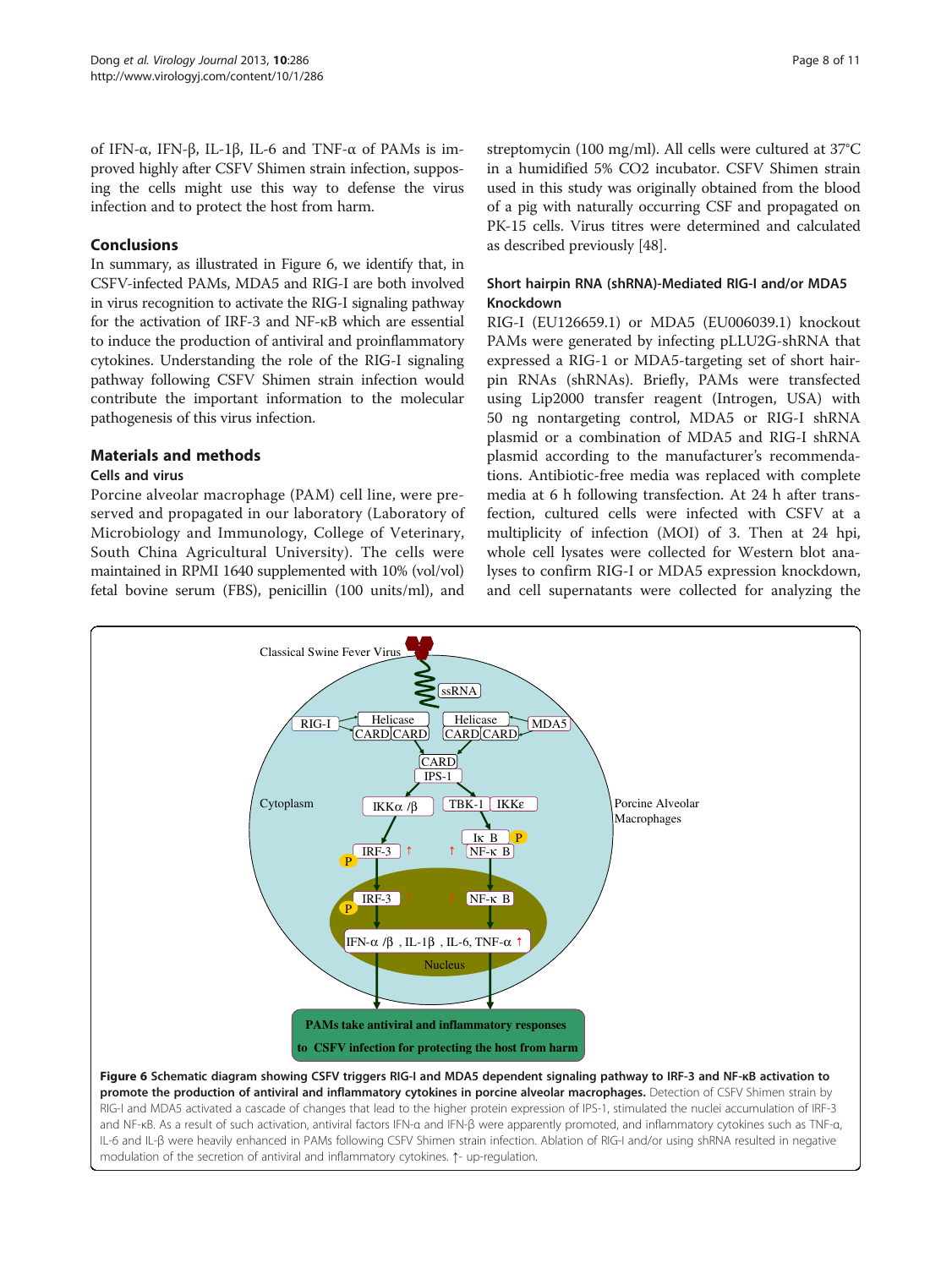expression of cytokines. The following shRNAs were used for silencing MDA5 or RIG-I expression in PAMs in this study. MDA5, 5′-TGCAGACGAAGTTTGCT GACTATCAACTCGAGTTGATAGTCAGCAAACTTC GTCTGCTTTTTCTCGAGAAAAAGCAGACGAAGTT TGCTGACTATCAACTCGAGTTGATAGTCAGCAAAC TTCGTCTGCA-3′. RIG-1, 5′-TCACCAGCAAACAGC ATCCTATAATCTCGAGATTATAAGGATGCTGTTTGC TGGTGTTTTTCTCGAGAAAAACACCAGCAAACAGC ATCCTTATAATCTCGAGATTATAAGGATGCTGTTTG CTGGTGA-3′.

As a negative control, cells were transfected with pLLU2G-shRNA particles that expressed a nontargeting control shRNA. The shRNA used as a nontargeting control in this study was 5′-TGCGCGCTTTGTAGGAT TCGCTCGAGCGAATCCTACAAAGCGCGCTTTTTCT CGAGAAAAAGCGCGCTTTGTAGGATTCGCTCGAG CGAATCCTACAAAGCGCGCA-3′. All shRNAs were purchased from Cyagen Company in China.

#### Western blot analysis

For Western blot analysis, six-well dishes of cells infected with CSFV at MOI of 0, 0.1, 0.5, 1 or 3, or treated with 100 μg/ml poly (I:C) for indicated time periods. Protein extracts were prepared from cells by suspension in lysis buffer containing 0.15 M NaCl, 0.05 M Tris–HCl, 1% Triton-X 100, 0.5% sodium deoxycholate, 0.1% SDS, 1 mM sodium orthovanadate and protease inhibitor cocktail for 30 minutes on ice. Circa 20 μg of proteins were separated by 10% sodium dodecyl sulfate-polyacrylamide gel electrophoresis (SDS-PAGE) and transferred to PVDF membranes. The membranes were blocked in 5% non-fat milk for 2 hour at room temperature and incubated overnight with primary antibodies at 4°C. Following overnight incubation, the membranes were washed three times for 10 minutes with phosphate-buffered saline (PBS) containing 0.5% Tween-20 and incubated with secondary antibody at 37°C for 2 h. The membranes were then developed with enhanced chemiluminescence (ECL) substrate (Beyotime, China) and exposed to X-ray film. As a control, gels were stripped and re-probed with antibodies against β-actin. A rabbit monoclonal antibody directed against MDA5 (1/1000, Sigma, USA), a rabbit monoclonal antibody directed against RIG-I (1/1000, Imgenex, USA), a rabbit polyclonal antibody directed against NF-κB/p65 (1/1000, Thermo, USA), a rabbit polyclonal antibody directed against IRF3 (1/5000, AVIVA, China), a goat monoclonal antibody directed against β-actin (1/1000, Beyotime, China), a HRP-conjugated anti-goat secondary antibody (1/1000, Beyotime, China) and a HRP-conjugated anti-rabbit secondary antibody (1/100000, Bioworld, USA) were used in this study. Band density was quantitated using Image J software.

#### Immunofluorescent staining

Subcellular localization of IRF3 and NF-κB was determined using immunofluorescencent staining. Cultured PAMs were seeded in 12-well chamber slides and either mock-infected or infected with virus at MOI of 3. Cells treated with 100 μg/ml poly (I:C) (Sigma, USA) were used as a positive control. After 24 h of incubation, cells were fixed in 80% (vol/vol) acetone for 10 min, and permeabilized for internal staining with PBS containing 0.1% Triton X-100 (Sigma, USA) for 30 min. Cells were then blocked in PBS containing 3% BSA (Sigma, USA) for 30 min and incubated with rabbit polyclonal anti-NF -κB (1:100; Thermo, USA) or anti-IRF3 (1:200, Beijing AVIVA System Biology, China) antibodies at 4°C for overnight. After washed three times with PBST, cells were further incubated with QDs-SA-conjugated and biotinylated secondary antibodies (1:100, Molecular Probes, Jiayuan Quantum Dots, Wuhai, China) at 37°C for 30 min. Cells were then mounted with 4′-6 diamidino-2-phenylindole (DAPI) for 10 min. After final washes, the coverslips were mounted onto microscope slides, and cells were visualized by a confocal laser scanning microscope (Zeiss, Germany) with the appropriate barrier filters in the Guangdong Husbandry Research Institute.

# Quantification of IFN and inflammatory cytokine expression in cell cultured supernatants

PAMs were seeded in six-well plates one day prior to virus infection. Then cell monolayers were infected with CSFV Shimen strain at MOI of 0, 0.1, 0.5, 1 or 3, respectively. As a positive control, the cells were treated with 100 μg/ml poly (I:C) (Sigma, USA). At the indicated times post-infection, cell culture supernatants were collected and used to analyze the production of IFN-α, IFN-β, IL-1β, IL-6 and TNF-α protein using enzymelinked immunosorbent assays (ELISAs) according to manufacturer's protocols. All these ELISA kits were purchased from Uscn Life Science Inc in China.

#### Statistical analysis

Results of the present study were analyzed by one-way analysis of variance and by Student's t test with Bonferroni correction. All numerical data were collected from at least three separate experiments. Results were expressed as means ± standard deviation of the means. Results were considered statistically significant when a P value of less than 0.05 was obtained.

#### Abbreviations

RIG-I: RNA helicases retinoic acid-inducible gene I; MDA-5: Melanoma differentiation-associated gene 5; CSF: Classical swine fever; CSFV: CSF virus; PAMs: Porcine alveolar macrophages; IPS-1: Interferon promoter-stimulating factor 1; IRF: Interferon regulatory factor; NF-κB: Nuclear factor-kappa B; IFN-α: IFN-alpha; IFN-β: IFN-beta; IL-1β: Interleukin-1beta; TNF-α: Tumor necrosis factor; pi: post-infection; LGP2: Laboratory of genetics and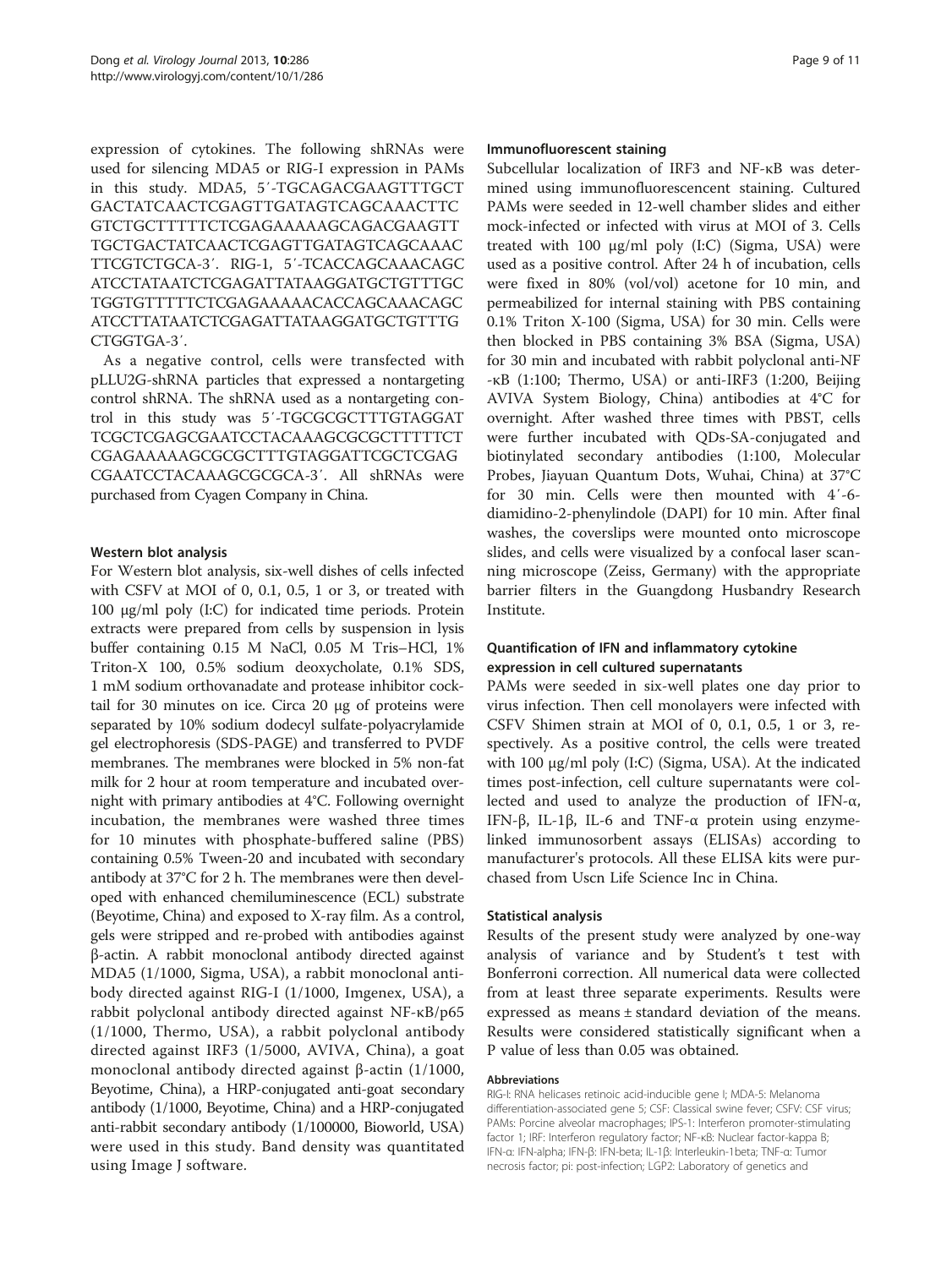<span id="page-9-0"></span>physiology 2; RLRs: RIG-I-like receptors; PRRs: Pattern recognition receptors; Mo-DCs: Monocyte-derived dendritic cells; FBS: Fetal bovine serum; shRNAs: short hairpin RNAs; MOI: Multiplicity of infection; SDS-PAGE: Sodium dodecyl sulfate-polyacrylamide gel electrophoresis; PBS: Phosphate-buffered saline; ECL: Enhanced chemiluminescence; DAPI: 4′-6-diamidino-2-phenylindole; ELISAs: Enzyme-linked immunosorbent assays; EMCV: Encephalomyocarditis virus; RSV: Respiratory syncytial virus; VSV: Vesicular stomatitis virus; HCV: Ebolavirus and hepatitis C virus; MV: Measles virus.

#### Competing interest

The authors declare that they have no competing interest.

#### Authors' contributions

XYD, JJP and WJL contributed equally to this work; they designed this study, carried out ELISA analysis and drafted the manuscript; MQZ undertook CSF Shimen strain infection and participated in the interpretation of data; JJP and JYW carried out Western Blot analysis; YWL and CMJ cultured PAMs and performed immunofluorescent staining analysis; as the corresponding author of this study, JDC participated in the design of the study and revised the manuscript. All authors read and approved this version to be published.

#### Authors' information

XY Dong and WJ Liu are involved in evaluation of immune responses after vaccination in virus-infected animals, and they also work on cell signaling pathway induced by viral infection; MQ Zhao studies transmission of CSFV and vaccine responses after viral infection; JY Wang and JJ Pei make the investigation into cell apoptosis and autophagy after viral and bacterial infection; YW Luo and CM Ju have a PhD in Preventive Veterinary Medicine and investigate pig diseases; JD Chen holds a PhD in Preventive Veterinary Medicine and works on immunology and cell signaling pathway after viral infection.

#### Acknowledgements

This work was supported by grants from the National Natural Science Foundation of China (Nos. 31072137 and 31172321), the Key Project of Natural Science Foundation of Guangdong Province, China (No. S2011020001037), the Special Project for Scientific and Technological Innovation in Higher Education of Guangdong, China (No.2012CXZD0013), the Special Fund for Agro-Scientific Research in the Public Interest (No.201203056) and the Research Fund for the Doctoral Program of Higher Education of China (No.20114404110015). We thank S.K. Wang (Guangdong Agricultural Science and Academy) for providing access to and training on the fluorescence plate reader.

#### Author details

<sup>1</sup>College of Veterinary Medicine, South China Agricultural University, No.483 Wu Shan Road, Tian He District, Guangzhou 510642, China. <sup>2</sup>College of Yingdong Agricultural Science and Engineering, Shaoguan University, Daxue Avenue, Zhenjiang District, Shaoguan 512005, China.

#### Received: 30 May 2013 Accepted: 24 July 2013 Published: 13 September 2013

#### References

- Moennig V, Becher P, Beer M: Classical Swine Fever. Dev Biol (Basel) 2013, 135:167–174.
- 2. van Oirschot JT: Emergency vaccination against classical swine fever. Dev Biol (Basel) 2003, 114:259–267.
- 3. Mogensen TH, Paludan SR: Molecular pathways in virus-induced cytokine production. Microbiol Mol Biol Rev 2001, 65:131–150.
- 4. Herbein G, O'Brien WA: Tumor necrosis factor (TNF)-alpha and TNF receptors in viral pathogenesis. Proc Soc Exp Biol Med 2000, 223:241–257.
- 5. Benedict CA: Viruses and the TNF-related cytokines, an evolving battle. Cytokine Growth Factor Rev 2003, 14:349–357.
- 6. Stetson DB, Medzhitov R: Type I interferons in host defense. Immunity 2006, 25:373–381.
- 7. Meylan E, Curran J, Hofmann K, Moradpour D, Binder M, Bartenschlager R, Tschopp J: Cardif is an adaptor protein in the RIG-I antiviral pathway and is targeted by hepatitis C virus. Nature 2005, 437:1167–1172.
- 8. Kawai T, Akira S: Innate immune recognition of viral infection. Nat Immunol 2006, 7:131–137.
- 9. Martinon F, Mayor A, Tschopp J: The inflammasomes: guardians of the body. Annu Rev Immunol 2009, 27:229–265.
- 10. Takaoka A, Yanai H: Interferon signalling network in innate defence. Cell Microbiol 2006, 8:907–922.
- 11. Randall RE, Goodbourn S: Interferons and viruses: an interplay between induction, signalling, antiviral responses and virus countermeasures. J Gen Virol 2008, 89:1–47.
- 12. Johnson CL, Gale MJ: CARD games between virus and host get a new player. Trends Immunol 2006, 27:1–4.
- 13. Kato H, Takeuchi O, Sato S, Yoneyama M, Yamamoto M, Matsui K, Uematsu S, Jung A, Kawai T, Ishii KJ, et al: Differential roles of MDA5 and RIG-I helicases in the recognition of RNA viruses. Nature 2006, 441:101-105.
- 14. Chen LJ, Dong XY, Shen HY, Zhao MQ, Ju CM, Yi L, Zhang XT, Kang YM, Chen JD: Classical swine fever virus suppresses maturation and modulates functions of monocyte-derived dendritic cells without activating nuclear factor kappa B. Res Vet Sci 2012, 93:529–537.
- 15. Chen LJ, Dong XY, Zhao MQ, Shen HY, Wang JY, Pei JJ, Liu WJ, Luo YW, Ju CM, Chen JD: Classical swine fever virus failed to activate nuclear factorkappa b signaling pathway both in vitro and in vivo. Virol J 2012, 9:293.
- 16. Takeuchi O, Akira S: Pattern recognition receptors and inflammation. Cell 2010, 140:805–820.
- 17. Le Goffic R, Pothlichet J, Vitour D, Fujita T, Meurs E, Chignard M, Si-Tahar M: Cutting Edge: Influenza A virus activates TLR3-dependent inflammatory and RIG-I-dependent antiviral responses in human lung epithelial cells. J Immunol 2007, 178:3368–3372.
- 18. Chang TH, Liao CL, Lin YL: Flavivirus induces interferon-beta gene expression through a pathway involving RIG-I-dependent IRF-3 and PI3K-dependent NF-kappaB activation. Microbes Infect 2006, 8:157-171.
- 19. Loo YM, Fornek J, Crochet N, Bajwa G, Perwitasari O, Martinez-Sobrido L, Akira S, Gill MA, Garcia-Sastre A, Katze MG, Gale MJ: Distinct RIG-I and MDA5 signaling by RNA viruses in innate immunity. J Virol 2008, 82:335-345.
- 20. Ikegame S, Takeda M, Ohno S, Nakatsu Y, Nakanishi Y, Yanagi Y: Both RIG-I and MDA5 RNA helicases contribute to the induction of alpha/beta interferon in measles virus-infected human cells. J Virol 2010, 84:372–379.
- 21. Husser L, Alves MP, Ruggli N, Summerfield A: Identification of the role of RIG-I, MDA-5 and TLR3 in sensing RNA viruses in porcine epithelial cells using lentivirus-driven RNA interference. Virus Res 2011, 159:9–16.
- 22. Kawai T, Takahashi K, Sato S, Coban C, Kumar H, Kato H, Ishii KJ, Takeuchi O, Akira S: IPS-1, an adaptor triggering RIG-I- and Mda5-mediated type I interferon induction. Nat Immunol 2005, 6:981–988.
- 23. Meylan E, Tschopp J: Toll-like receptors and RNA helicases: two parallel ways to trigger antiviral responses. Mol Cell 2006, 22:561–569.
- 24. Xu LG, Wang YY, Han KJ, Li LY, Zhai Z, Shu HB: VISA is an adapter protein required for virus-triggered IFN-beta signaling. Mol Cell 2005, 19:727–740.
- 25. Seth RB, Sun L, Ea CK, Chen ZJ: Identification and characterization of MAVS, a mitochondrial antiviral signaling protein that activates NFkappaB and IRF 3. Cell 2005, 122:669–682.
- 26. Helin E, Matikainen S, Julkunen I, Heino J, Hyypia T, Vainionpaa R: Measles virus enhances the expression of cellular immediate-early genes and DNA-binding of transcription factor AP-1 in lung epithelial A549 cells. Arch Virol 2002, 147:1721–1732.
- 27. Palma JP, Kwon D, Clipstone NA, Kim BS: Infection with Theiler's murine encephalomyelitis virus directly induces proinflammatory cytokines in primary astrocytes via NF-kappaB activation: potential role for the initiation of demyelinating disease. J Virol 2003, 77:6322–6331.
- 28. Bonizzi G, Karin M: The two NF-kappaB activation pathways and their role in innate and adaptive immunity. Trends Immunol 2004, 25:280-288.
- 29. Yoneyama M, Suhara W, Fujita T: Control of IRF-3 activation by phosphorylation. J Interferon Cytokine Res 2002, 22:73–76.
- 30. Honda K, Taniguchi T: IRFs: master regulators of signalling by Toll-like receptors and cytosolic pattern-recognition receptors. Nat Rev Immunol 2006, 6:644–658.
- 31. Duguay D, Mercier F, Stagg J, Martineau D, Bramson J, Servant M, Lin R, Galipeau J, Hiscott J: In vivo interferon regulatory factor 3 tumor suppressor activity in B16 melanoma tumors. Cancer Res 2002, 62:5148-5152.
- 32. Covert MW, Leung TH, Gaston JE, Baltimore D: Achieving stability of lipopolysaccharide-induced NF-kappaB activation. Science 2005, 309:1854–1857.
- 33. Doyle SL, O'Neill LA: Toll-like receptors: from the discovery of NFkappaB to new insights into transcriptional regulations in innate immunity. Biochem Pharmacol 2006, 72:1102–1113.